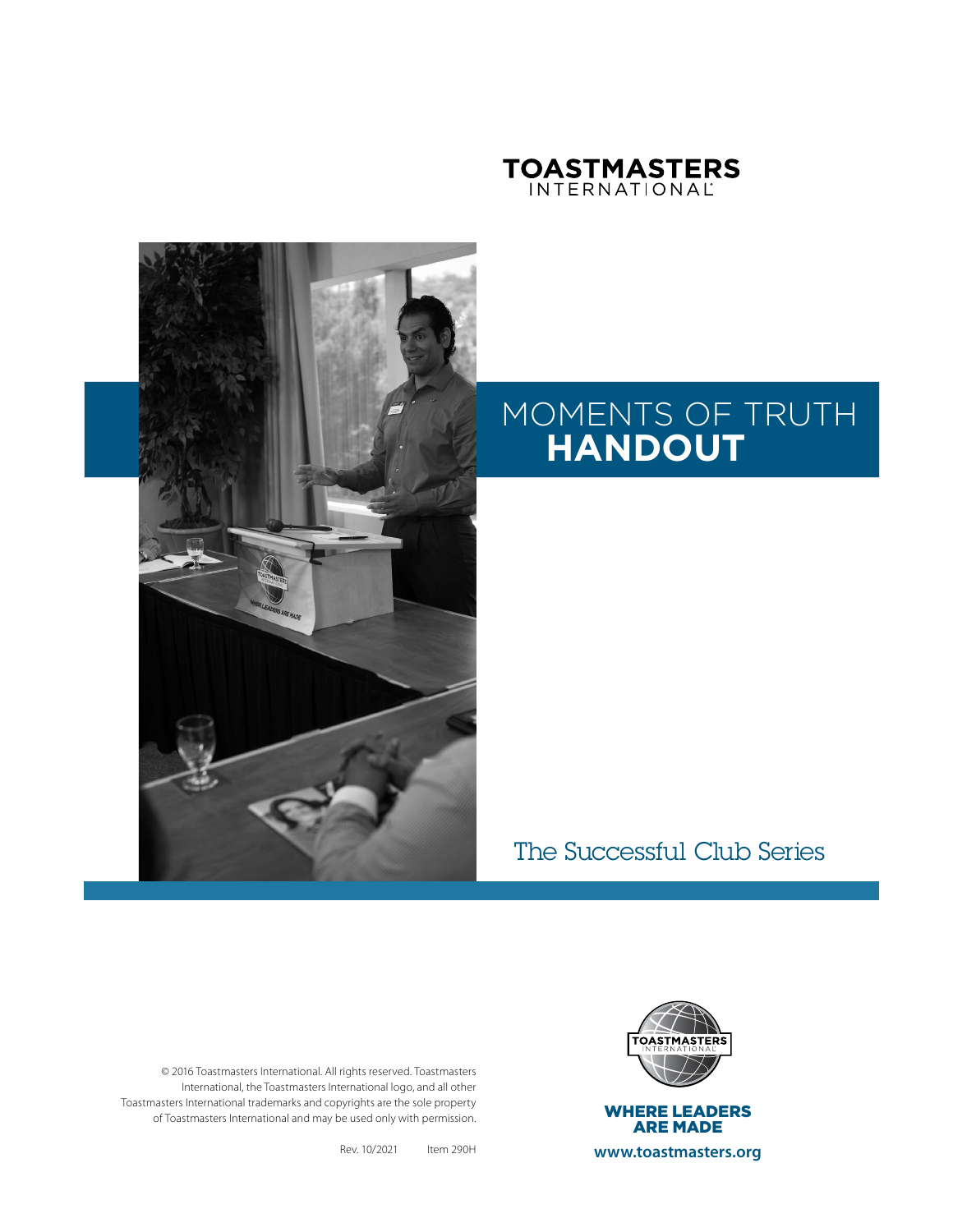

Examine your assigned Moment of Truth and rate how well your club meets each standard.

| We never meet | We rarely meet | We sometimes meet | We usually meet | We always meet |  |
|---------------|----------------|-------------------|-----------------|----------------|--|
| this standard | this standard  | this standard     | this standard   | this standard  |  |

#### **FIRST IMPRESSIONS**

First impressions are important to club success because guests' positive experiences and observations determine whether they will return and become members.

| <b>Standards</b>                                                |                                    |  |
|-----------------------------------------------------------------|------------------------------------|--|
| Guests greeted warmly and introduced to<br>officers and members | Convenient meeting location        |  |
| Guest book and name tags provided                               | Guests invited to address the club |  |
| Professionally arranged meeting room                            | Guests invited to join             |  |

#### **MEMBERSHIP ORIENTATION**

In order to offer members the greatest benefit from the Toastmasters experience, the club must acquaint new members with the education and recognition programs and make members aware of the club's responsibility to them and their responsibility to the club.

| <b>Standards</b>                                                          |                                                           |  |
|---------------------------------------------------------------------------|-----------------------------------------------------------|--|
| Formal induction, including presentation<br>of membership pin and manuals | Discussed accommodations for members<br>with disabilities |  |
| Assignment of mentor                                                      | Speaking role(s) assigned                                 |  |
| Education programs and recognition<br>system discussed                    | Member involved in all aspects of club<br>activities      |  |
| Learning needs assessed                                                   |                                                           |  |

#### **FELLOWSHIP, VARIETY, AND COMMUNICATION**

The club retains members by providing a fun, friendly and supportive environment that encourages enjoyable learning.

| <b>Standards</b>                               |  |                                                                    |  |  |  |
|------------------------------------------------|--|--------------------------------------------------------------------|--|--|--|
| Guests greeted warmly and made welcome         |  | Members participate in area, district, and<br>International events |  |  |  |
| Enjoyable, and educational meetings<br>planned |  | Interclub events encouraged                                        |  |  |  |
| Regularly scheduled social events              |  | Club newsletter / website published and<br>updated regularly       |  |  |  |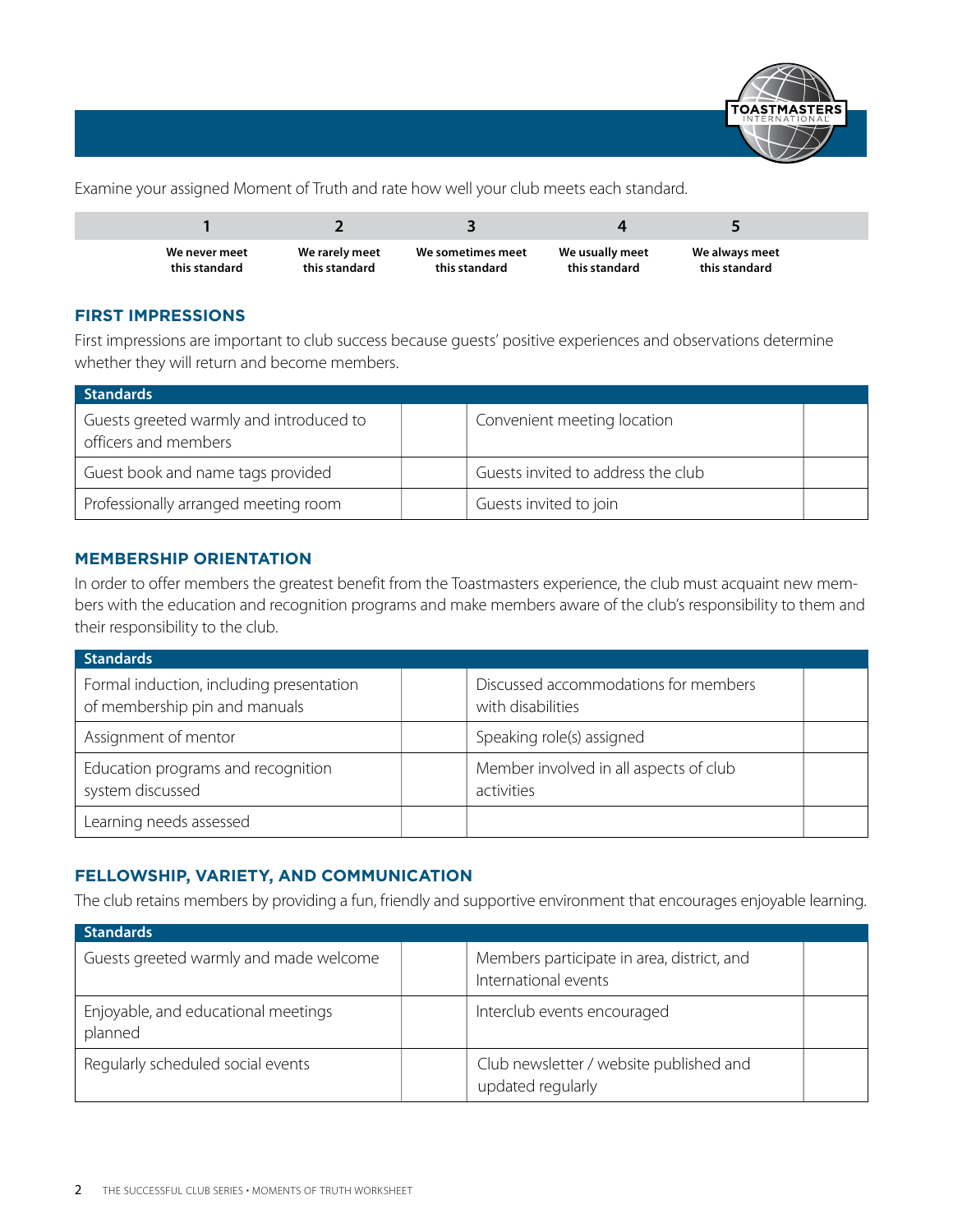| We never meet<br>this standard | We rarely meet<br>this standard | We sometimes meet<br>this standard | We usually meet<br>this standard | We always meet<br>this standard |  |
|--------------------------------|---------------------------------|------------------------------------|----------------------------------|---------------------------------|--|

#### **PROGRAM PLANNING AND MEETING ORGANIZATION**

When club meetings are carefully planned, with well-prepared speakers and useful evaluations, members are able to meet their education goals.

| <b>Standards</b>                                                                       |                                                   |  |
|----------------------------------------------------------------------------------------|---------------------------------------------------|--|
| Program and agenda publicized in advance                                               | Meetings begin and end on time                    |  |
| Members know program responsibilities and<br>are prepared to carry out all assignments | Creative Table Topics <sup>®</sup> and activities |  |
| All projects are from Pathways, the<br>Toastmasters education program                  | Positive and helpful evaluations                  |  |

#### **MEMBERSHIP STRENGTH**

When the club has enough members to provide leadership and fill meeting and committee assignments, this creates a lively, active club that benefits existing members and draws new members in.

| <b>Standards</b>                                                 |  |                                                   |  |  |
|------------------------------------------------------------------|--|---------------------------------------------------|--|--|
| Club has 20 or more members                                      |  | Club programs varied and exciting                 |  |  |
| Members are retained                                             |  | Toastmasters sponsoring new members<br>recognized |  |  |
| Promotion of club in the community or<br>within its organization |  | Regular membership-building programs              |  |  |

#### **ACHIEVEMENT RECOGNITION**

The club motivates members to stay active by monitoring members' progress towards goals, submitting completed award applications immediately, and consistently recognizing member achievements.

| <b>Standards</b>                                                  |                                                         |  |
|-------------------------------------------------------------------|---------------------------------------------------------|--|
| Award applications immediately submitted<br>to World Headquarters | Club, district, and International leaders<br>recognized |  |
| Progress charts displayed and maintained                          | Club and member achievements publicized                 |  |
| Member achievements formally recognized<br>with ceremony          | DCP is used for planning and recognition                |  |

For each standard that is rated 3 or lower, look at the Best Practices Chart and discuss the following questions with your team:

1. What is the cause of this challenge?

2. What can be done to address it? Who could be responsible for that action?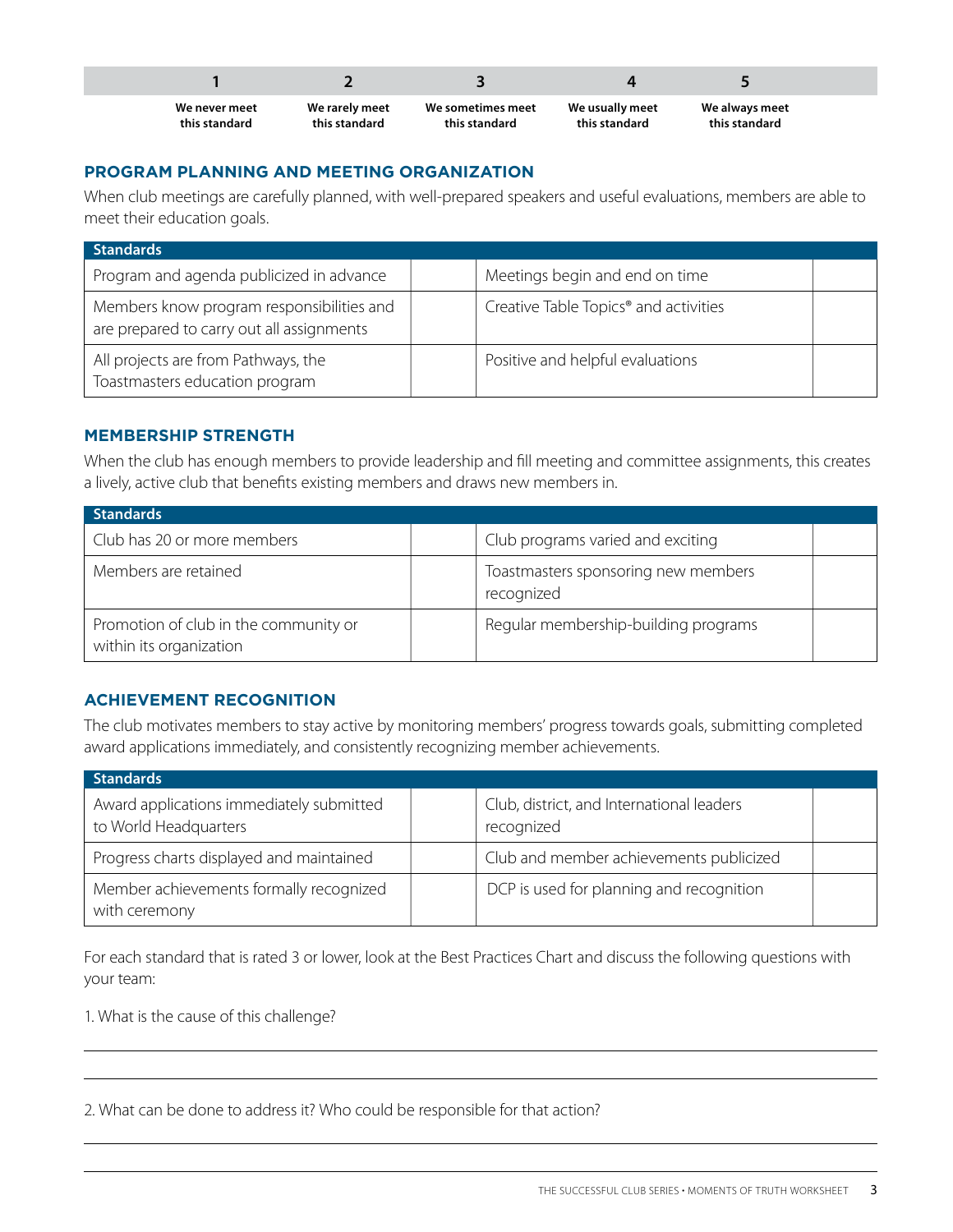|                    | <b>Challenges</b>                                | Possible Causes                                                                  | <b>Recommendations</b>                                                                                                             |
|--------------------|--------------------------------------------------|----------------------------------------------------------------------------------|------------------------------------------------------------------------------------------------------------------------------------|
|                    | Guests are not showing up<br>to visit the club.  | not feel welcome. Some-<br>interacting with a close-<br>Guests may<br>times when | The VPM should use a guest book and ask guests to join at the end of<br>the meeting.                                               |
|                    | Guests are not joining the                       | new people can feel left<br>knit group, I<br>out.                                | Make sure guests have name tags.                                                                                                   |
|                    | club.                                            | clubs in which they feel<br>like their personal goals will be<br>Guests join     | Include information on the club website about attire to make guests<br>feel comfortable.                                           |
|                    |                                                  | not be asked to join after<br>Guests may<br>supported.                           | members in the club with personal information, rather than titles.<br>Welcome guests when they walk in and introduce them to other |
| <b>GUESTS</b>      |                                                  | have witnessed a<br>the first meeting.<br>Guests may                             | Make meetings friendly, enjoyable, and fun! Try themed meetings and<br>variety in Table Topics.®                                   |
|                    |                                                  | or negative interaction.<br>judgmental                                           | Display charts to show member progress toward goals.                                                                               |
|                    |                                                  |                                                                                  | Use room set up such as Toastmasters banner and magazines to draw<br>guests in.                                                    |
|                    |                                                  |                                                                                  | Use the club website, newsletter, and social media to promote<br>meetings.                                                         |
|                    |                                                  |                                                                                  | Give the Communication Achievement award to a local non-<br>Toastmaster who has a high profile in your community.                  |
|                    |                                                  |                                                                                  | Conduct a Speechcraft® program.                                                                                                    |
|                    | Challenges                                       | Possible Causes                                                                  | <b>Recommendations</b>                                                                                                             |
|                    | sensitive to constructive<br>Speakers are hyper- | Honest, supportive evaluations rely<br>on trust within the group.                | The VPE should allow only members who have given five speeches or<br>more to serve as evaluators.                                  |
|                    | feedback.                                        | Evaluations do not provide construc-                                             | Focus evaluations on speech objectives from the manual.                                                                            |
| <b>SNOITAUJAVE</b> | Evaluations are superficial<br>and ineffective.  | Evaluators may not know how to<br>tive feedback.                                 | Ask experienced Toastmasters (from your club or from a nearby club)<br>to model effective evaluations.                             |
|                    |                                                  | deliver effective evaluations.                                                   | Schedule club social events to create a friendly, supportive culture.                                                              |

**BEST PRACTICES CHART**

BEST PRACTICES CHART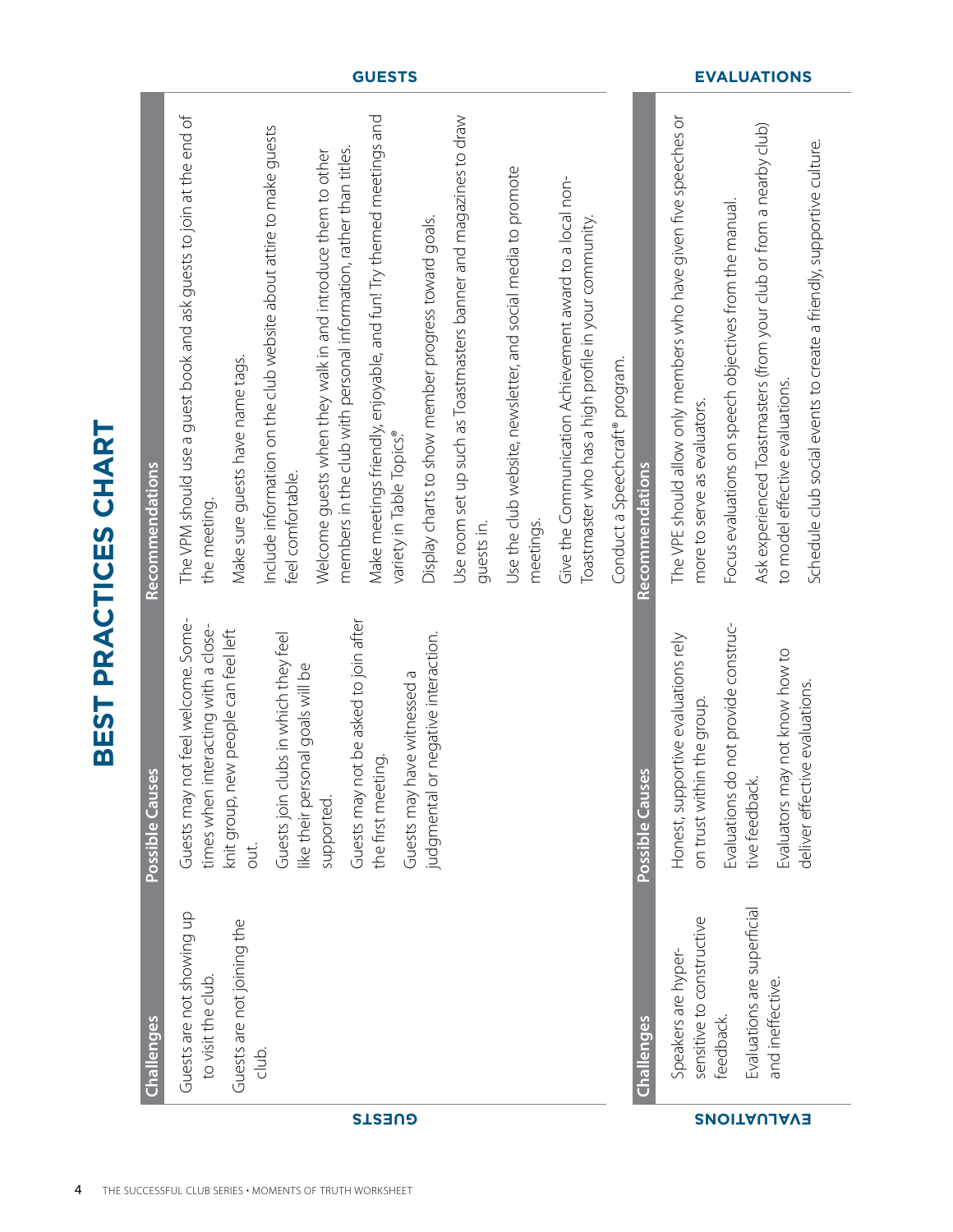|                   | <b>MEMBER ACHIEVEMENT</b>                                                                                                                                                                                                                                                                                                                                                                                                                                                                                               |                        | <b>MEMBER RETENTION</b>                                                                                                                                                                                                                                                                                                                                                                                                                                            |                        | <b>MENTORING</b>                                                                                                                                                                                                                                                                                                                                                                                                     |
|-------------------|-------------------------------------------------------------------------------------------------------------------------------------------------------------------------------------------------------------------------------------------------------------------------------------------------------------------------------------------------------------------------------------------------------------------------------------------------------------------------------------------------------------------------|------------------------|--------------------------------------------------------------------------------------------------------------------------------------------------------------------------------------------------------------------------------------------------------------------------------------------------------------------------------------------------------------------------------------------------------------------------------------------------------------------|------------------------|----------------------------------------------------------------------------------------------------------------------------------------------------------------------------------------------------------------------------------------------------------------------------------------------------------------------------------------------------------------------------------------------------------------------|
| Recommendations   | The VPE should ensure members are delivering speeches from the<br>Ask experienced members to share success stories about reaching<br>Make sure achievement and recognition are clearly explained and<br>Recognize delivery of the Ice Breaker with a ceremony/ribbon.<br>Clarify the mentor's responsibilities to mentors and protégés.<br>milestones in their professional and Toastmasters goals.<br>Award a memento to commemorate achievement.<br>Toastmasters education program.<br>emphasized during orientation. | <b>Recommendations</b> | Use the Member Interest Survey so members can share their goals and<br>The VPM should contact members who have been absent or ill with a<br>Use the VPE and a formal mentor program to make sure members are<br>Begin and end meetings on time to show respect for all attendees.<br>phone call or greeting card to let them know they were missed<br>Recognize achievement in all roles, both large and small.<br>actively participating.<br>needs with the club. | <b>Recommendations</b> | Let members know that changing mentors is normal and no one should<br>Follow up with mentors and protégés regularly to gauge effectiveness.<br>Emphasize the importance of the mentor program to new members.<br>Encourage mentoring at all education levels, not just new members.<br>Devise a formal feedback program between mentor and protégé to<br>feel attached to a single mentor.<br>foster accountability. |
| Possible Causes   | Achievement is not recognized within<br>Mentors are not supporting protégés.<br>Mentors may not understand their<br>the Toastmasters<br>Members are not delivering<br>education program.<br>speeches from<br>responsibilities<br>the club.                                                                                                                                                                                                                                                                              | Possible Causes        | eel their mentors are<br>not be aware of the<br>mentor program or the benefits of<br>be a formal mentor<br>There may not<br>Members may<br>Protégés may t<br>not a good fit.<br>participating.<br>program.                                                                                                                                                                                                                                                         | Possible Causes        | not feel that they are<br>be starting or ending<br>not feel supported.<br>accomplishing their goals.<br>Members may<br>Members may<br>Meetings may<br>late.                                                                                                                                                                                                                                                          |
| <b>Challenges</b> | Speakers are not improving<br>Members are not earning<br>awards.                                                                                                                                                                                                                                                                                                                                                                                                                                                        | Challenges             | Members are not returning.<br>Members are disengaged.<br>Members have a negative<br>attitude about Toastmas-<br>ters and their club                                                                                                                                                                                                                                                                                                                                | Challenges             | Members are not interested<br>with the mentor program.<br>Members are not satisfied<br>advantage of the mentor<br>Members are not taking<br>in being a mentor.<br>program.                                                                                                                                                                                                                                           |
|                   | <b>MEMBER ACHIEVEMENT</b>                                                                                                                                                                                                                                                                                                                                                                                                                                                                                               |                        | <b>MEMBER RETENTION</b>                                                                                                                                                                                                                                                                                                                                                                                                                                            |                        | <b>MENTORING</b>                                                                                                                                                                                                                                                                                                                                                                                                     |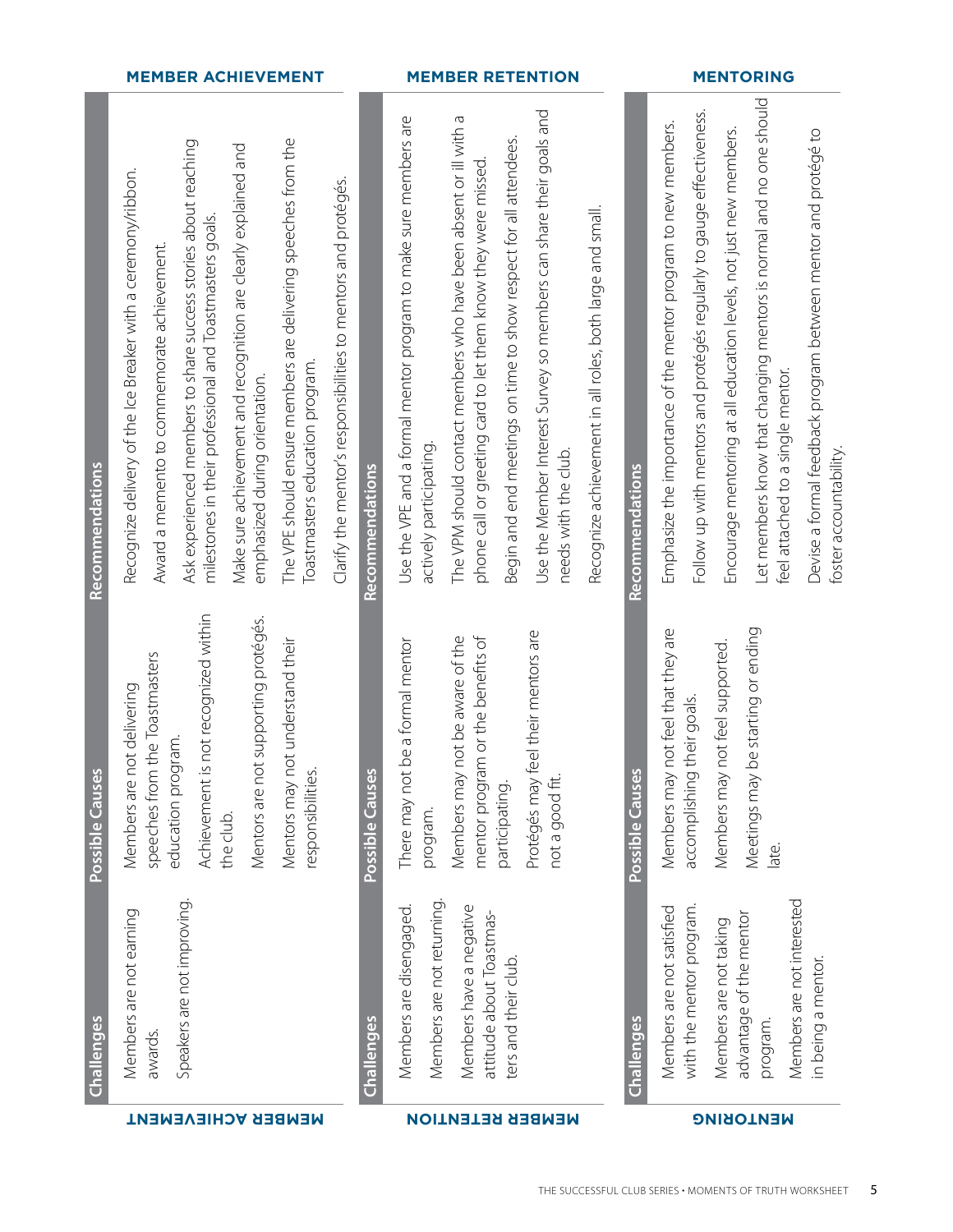## **NOTES**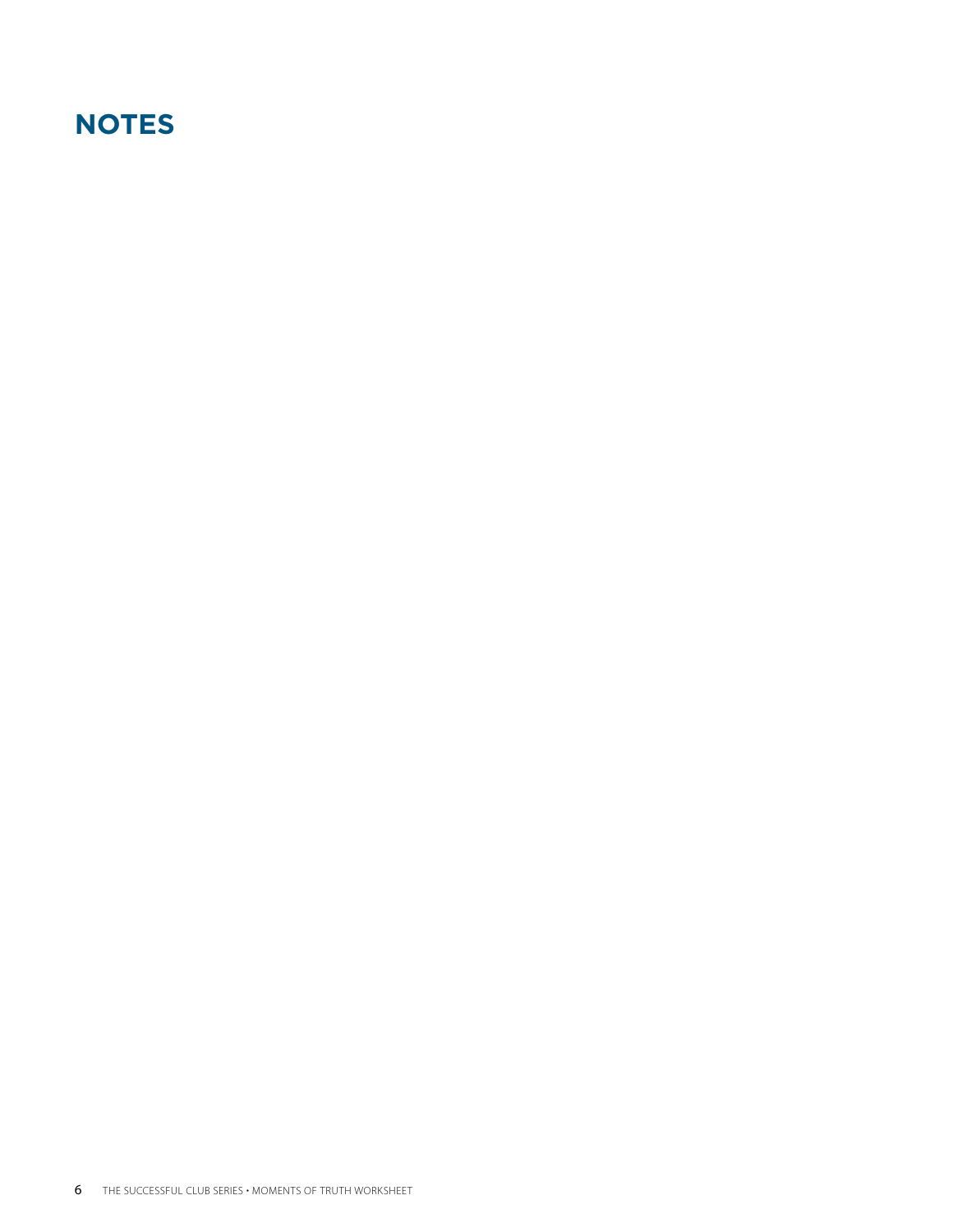### **NOTES**